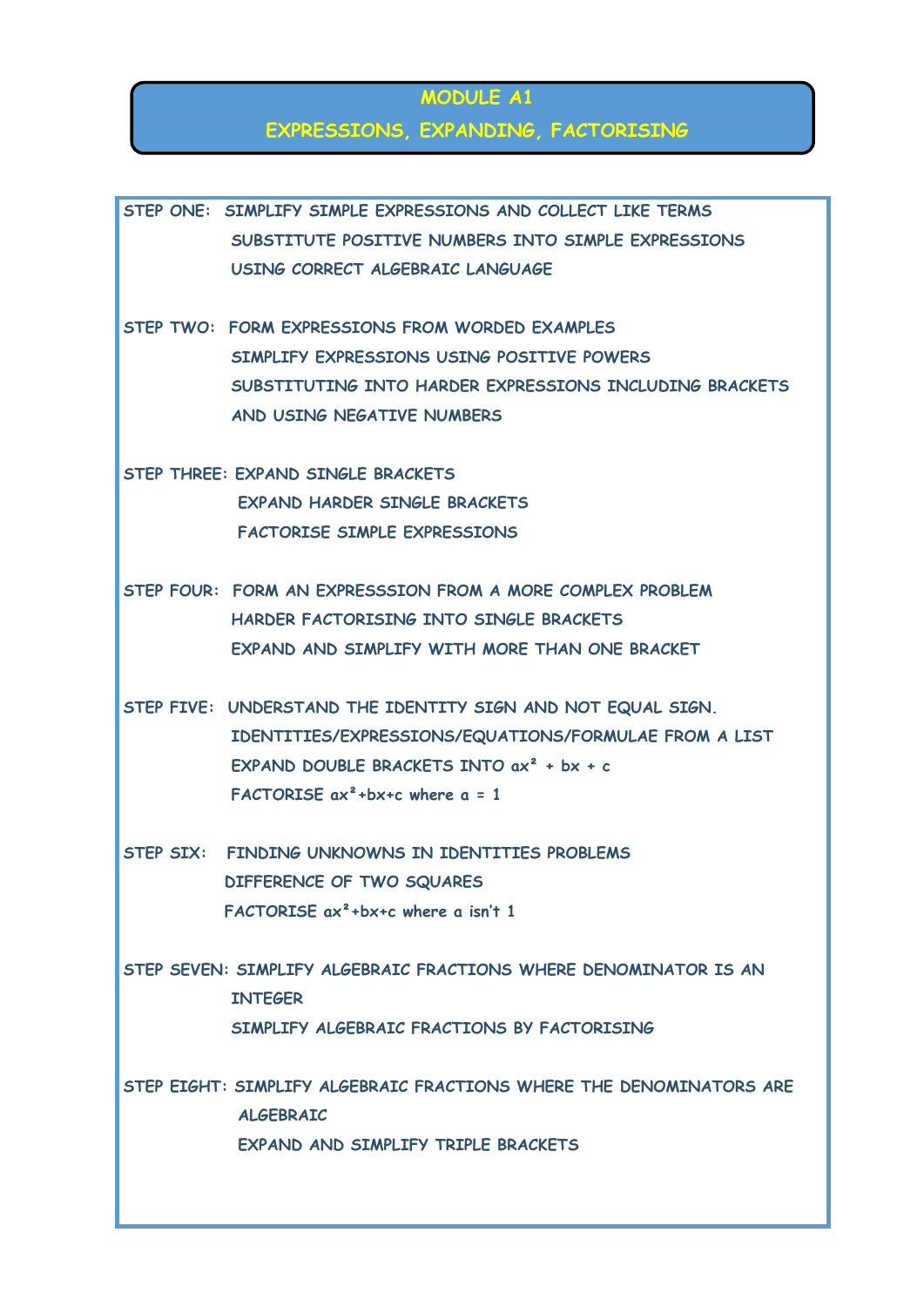### **MODULE A2 EQUATIONS**

**STEP ONE: EXPRESS MISSING NUMBER PROBLEMS ALGEBRAICALLY SOLVE SIMPLE ONE STEP EQUATIONS** 

**STEP TWO: SOLVE SIMPLE TWO STEP EQUATIONS WHERE THE ANSWERS ARE POSITIVE WHOLE NUMBERS CONSTRUCT AND SOLVE A SIMPLE ONE OR TWO STEP EQUATION FROM A WORDED PROBLEM** 

**STEP THREE: SOLVE LINEAR EQUATIONS WITH BRACKETS. SOLVE LINEAR EQUATIONS WITH UNKNOWNS ON BOTH SIDES USE EQUATIONS WITH NEGATIVE AND FRACTIONAL ANSWERS** 

**STEP FOUR: SIMPLE EQUATIONS INVOLVING SQUARES AND ROOTS SYSTEMATIC TRIAL AND IMPROVEMENT VERY SIMPLE SIMULTANEOUS EQUATIONS** 

**STEP FIVE: LINEAR SIMULTANEOUS EQUATIONS SET UP AND SOLVE LINEAR SIMULTANEOUS EQUATIONS** 

**STEP SIX: SOLVE EQUATIONS INVOLVING FRACTIONS SOLVE QUADRATICS BY FACTORISING SOLVE EQUATIONS INVOLVING INEQUALITIES** 

**STEP SEVEN: USING THE QUADRATIC FORMULA COMPLETING THE SQUARE AND THEN SOLVING** 

**STEP EIGHT: SOLVING ALGEBRAIC FRACTIONS LINEAR/NON-LINEAR SIMULTANEOUS EQUATIONS** 

**STEP NINE: SET UP AND SOLVE EQUATIONS IN CONTEXT OF OTHER AREAS OF MATHS**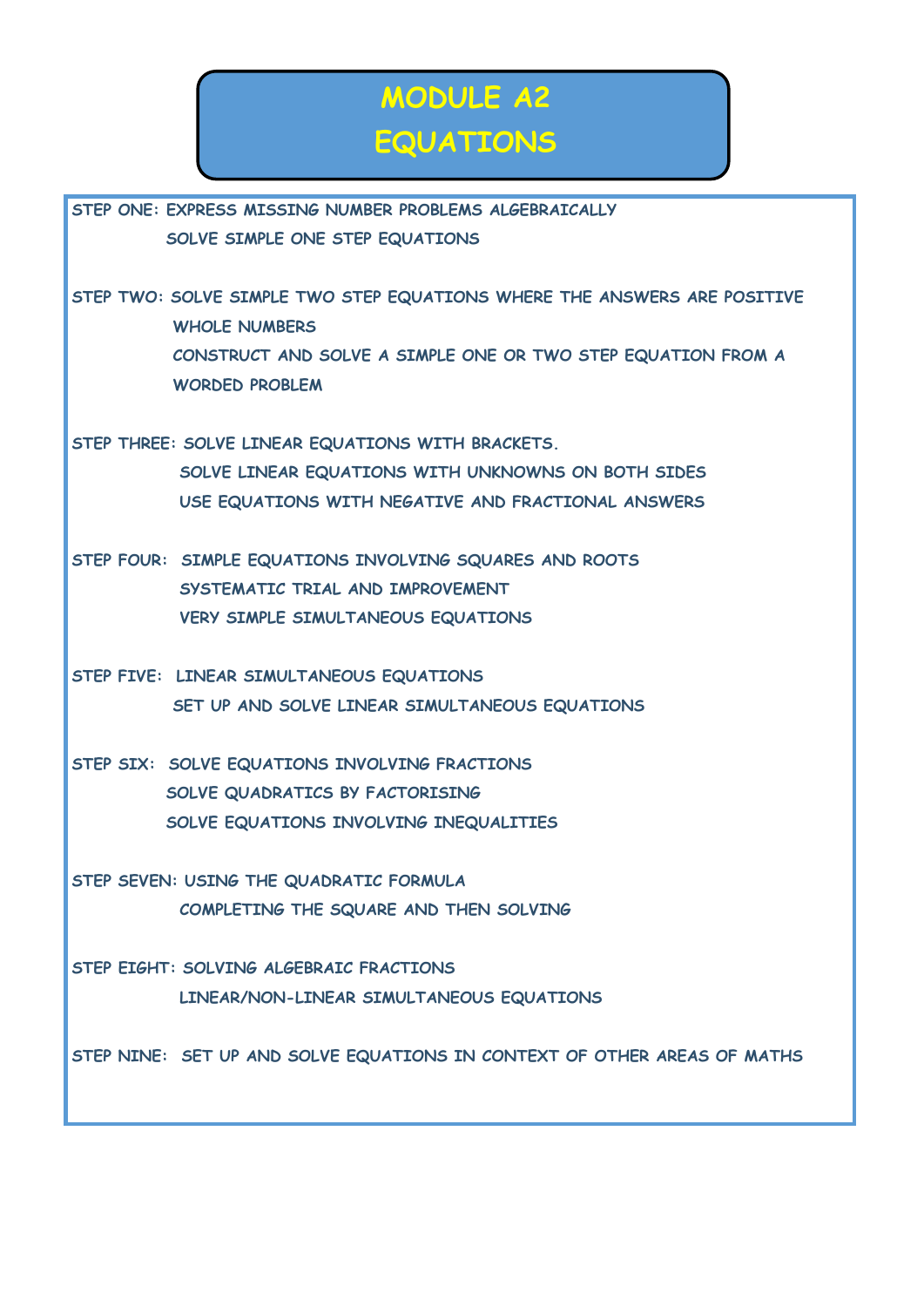### **MODULE A3** FORMULAE, PROOF AND **INEQUALITIES**

**STEP ONE: USE CORRECT NOTATION AND UNDERSTAND THE INEQUALITY SYMBOLS** 

 **USE NUMBER LINES WITH INEQUALITIES** 

**STEP TWO: CHANGE THE SUBJECT OF A FORMULA—SIMPLE ONE STEP**  FIND A COUNTER EXAMPLE TO PROVE A STATEMENT IS UNTRUE  **REPRESENT THE SOLUTION SET ON A NUMBER LINE SOLVE SIMPLE INEQUALITY PROBLEMS—NO MORE THAN TWO STEPS** 

**STEP THREE: TWO STEP SIMPLE CHANGING THE SUBJECT OF A FORMULA KNOW THAT WHEN DIVIDING BY A NEGATIVE THE SIGN CHANGES IN INEQUALITY PROBLEMS SOLVE MORE COMPLEX INEQUALITY PROBLEMS WITH BRACKETS UNKNOWNS ON BOTH SIDES** 

**STEP FOUR: CHANGE THE SUBJECT OF A FORMULA WITH MORE THAN TWO STEPS HARDER CHANGING THE SUBJECT OF A FORMULA USE ALGEBRA TO SUPPORT HARDER PROOFS QUADRATIC INEQUALITIES**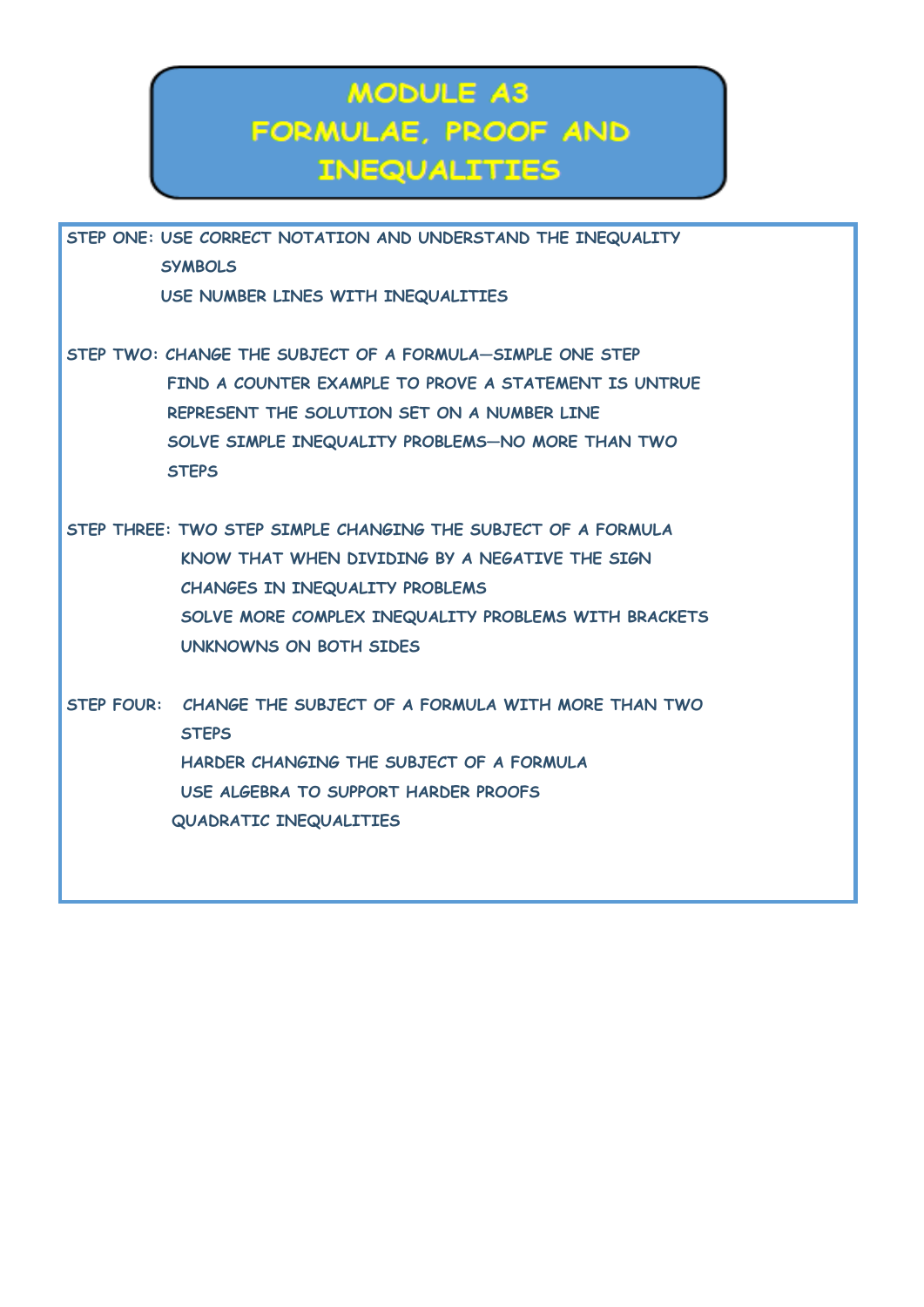### **MODULE A4 SEQUENCES AND FUNCTIONS**

**STEP ONE: USE FUNCTION MACHINES TO FIND INPUT AND OUTPUT. GENERATE SIMPLE SEQUENCES USING SIMPLE TERM TO TERM RULES. DESCRIBE SIMPLE SEQUENCES.** 

**STEP TWO: FIND THE NEXT TERM IN SIMPLE SEQUENCES. RECOGNISE SIMPLE SEQUENCES EG SQUARE, CUBE, FIBONACCI. CONTINUE A SIMPLE LINEAR SEQUENCE WITH MORE THAN ONE OPERATION Eg x2 +3** 

**STEP THREE: USE Nth TERM TO GENERATE LINEAR SEQUENCES AND FIND THE Nth TERM FROM A SIMPLE LINEAR SEQUENCE. FIND A SPECIFIC TERM WITHIN A SEQUENCE IDENTIFY WHICH TERMS CANNOT BE IN A SEQUENCE USE PATTERNS TO GENERATE SEQUENCES AND NTH TERM.** 

**STEP FOUR: CONTINUE A QUADRATIC SEQUENCES.** 

 **TO KNOW ARITHMETIC AND GEOMETRIC PROGRESSIONS FIND THE NTH TERM OF A QUADRATIC SEQUENCE** 

**STEP FIVE: FUNCTIONS INCLUDING SUBSTITUTION, INVERSE AND COMPOSITE.** 

**STEP SIX: ITERATION.** 

 **MORE COMPLICATED FUNCTION PROBLEMS EG SOLVING**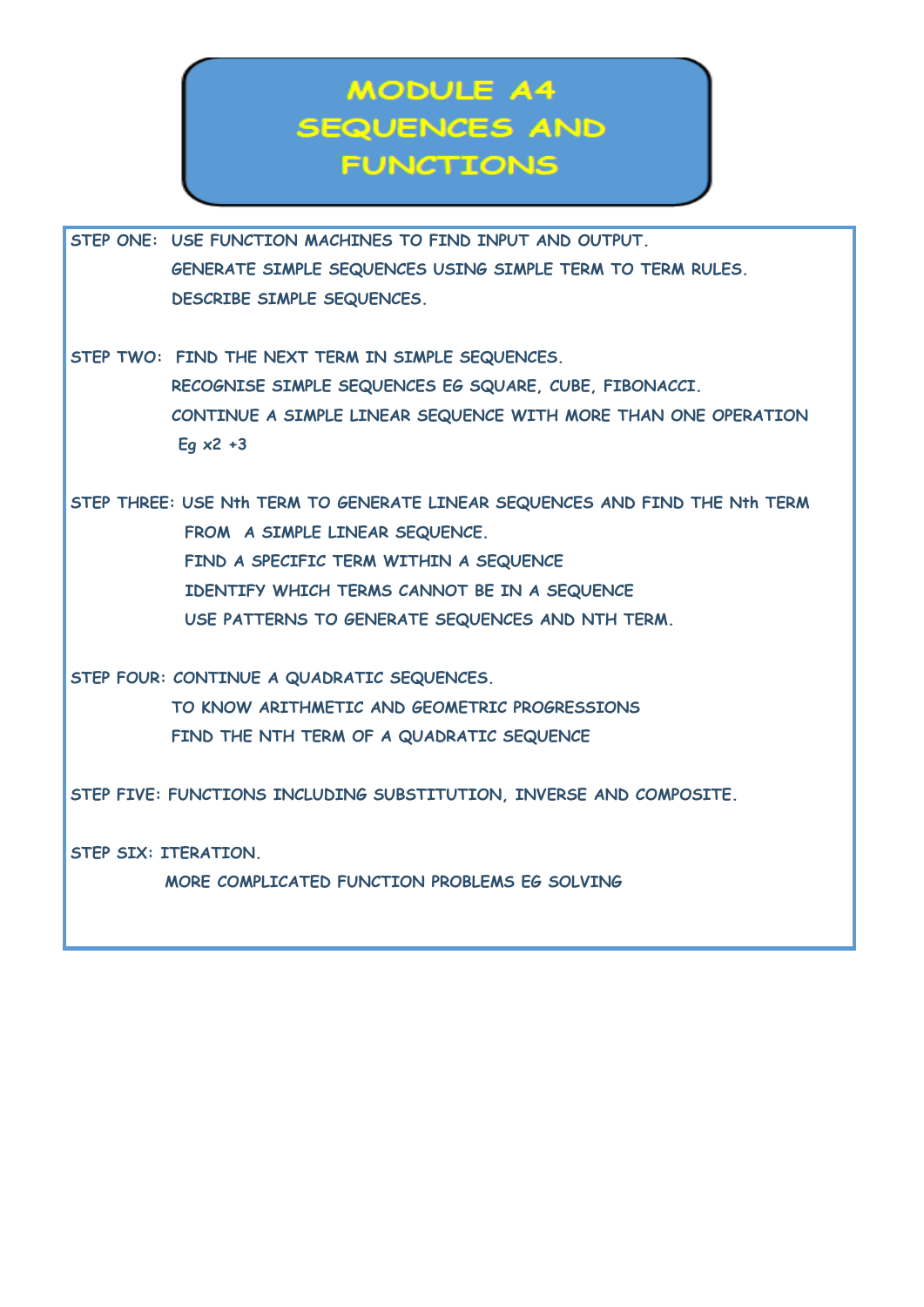## **MODULE A5 GRAPHS**

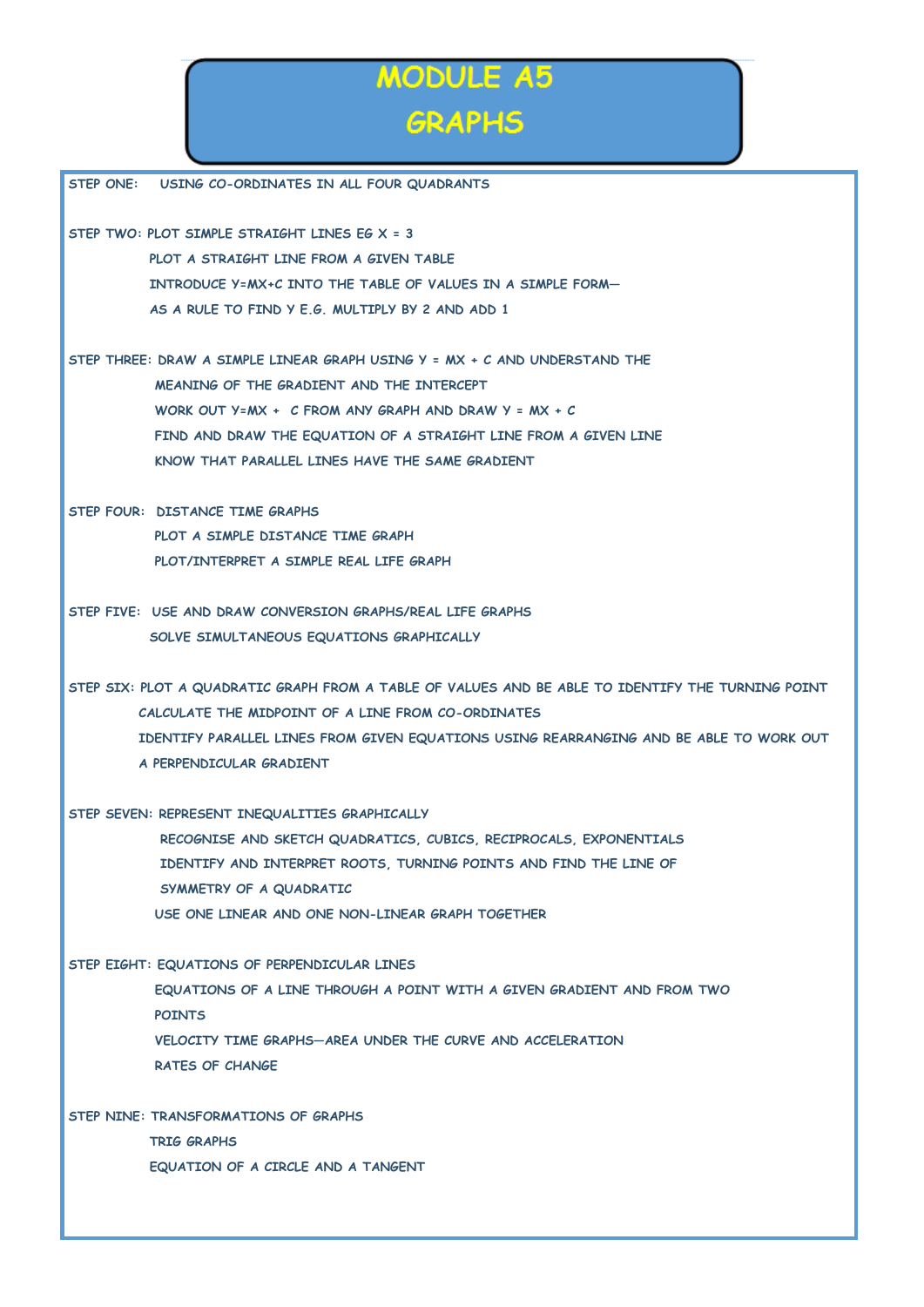### MODULE 61 **ANGLES**

**STEP ONE: TO BE ABLE TO IDENTIFY ACUTE, OBTUSE, REFLEX AND RIGHT ANGLES. TO UNDERSTAND THE PROPERTIES OF QUADRILATERALS AND IDENTIFY DIFFERENT QUADRILATERALS USE CORRECT NOTATION FOR LABELLING ANGLES AND SIDES INCLUDING PARALLEL AND PERPENDICULAR STEP TWO: TO USE AND PROTRACTOR TO DRAW AND MEASURE ANGLES. STEP THREE: TO KNOW AND USE THE SUM OF THE ANGLES IN A TRIANGLE, STRAIGHT LINE, QUADRILATERAL AND AROUND A POINT STEP FOUR: TO IDENTIFY ANGLES IN PARALLEL LINES AND TO USE THE CORRECT TERMINOLOGY WHEN REASONING WITH SIMPLE PROBLEMS. STEP FIVE: TO FIND THE INTERIOR AND EXTERIOR ANGLES IN POLYGONS.** 

**STEP SIX: TO SOLVE ANGLE PROBLEMS INVOLVING MORE THAN ONE STEP AND INCLUDING SETTING UP AND SOLVING AN EQUATION TO INCORPORATE ALL SKILLS GAINED IN PRIOR LEARNING STEPS** 

 **TO FIND THE SUM OF THE INTERIOR ANGLES IN POLYGONS.** 

**STEP SEVEN: TO USE CIRCLE THEOREMS TO SOLVE ANGLE PROBLEMS USING CORRECT METHODS AND REASONING.** 

**STEP EIGHT: TO APPLY CIRCLE THEOREMS TO MORE COMPLEX PROBLEMS INCLUDING PROOF**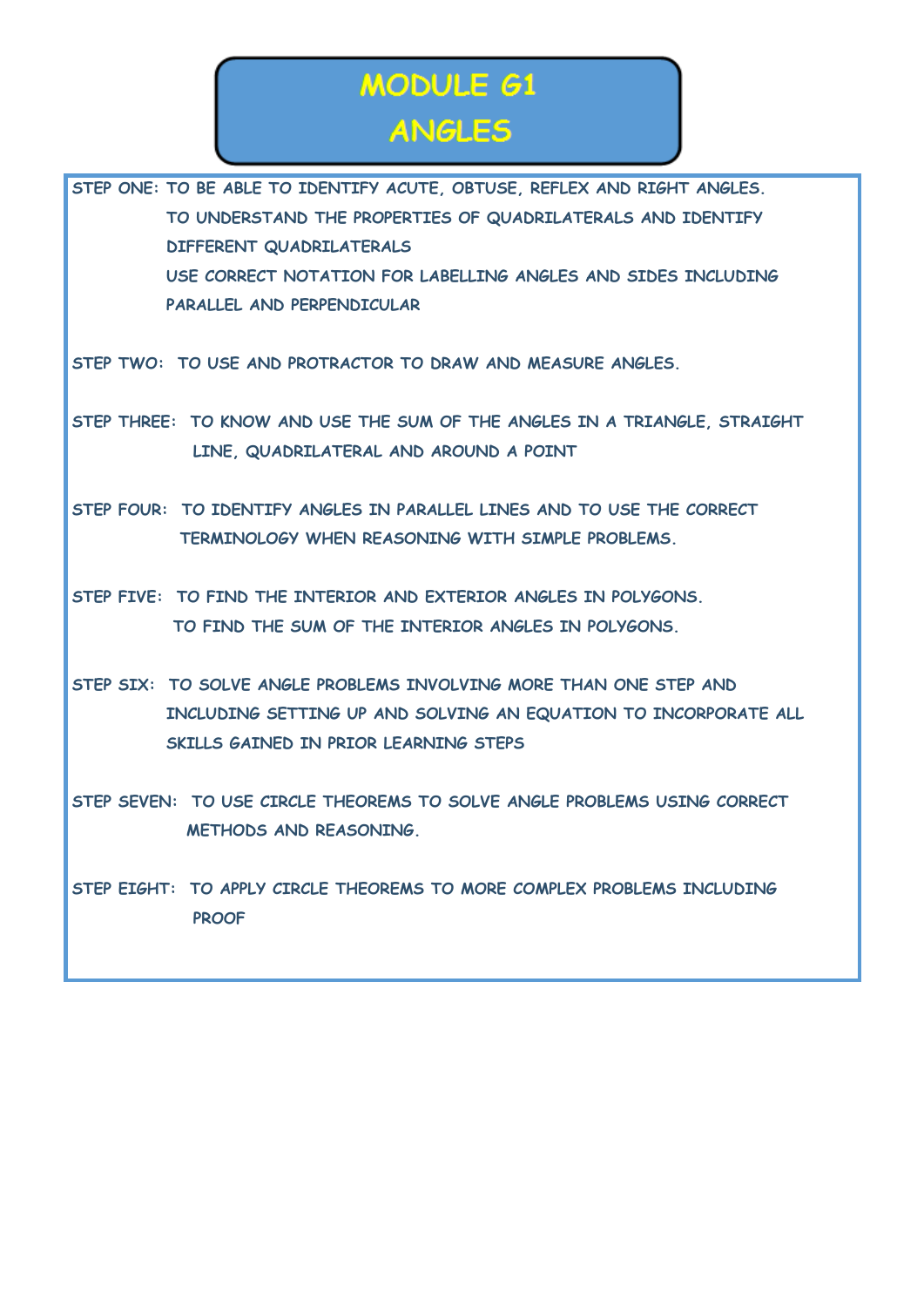### **MODULE 62 AREA AND VOLUME**

**STEP ONE: PERIMETER AND AREA BY COUNTING SQUARES. PERIMETER AND AREA OF SQUARES AND RECTANGLES .** 

**STEP TWO: AREA OF A TRIANGLE AND PARALLELOGRAM. VOLUME OF 3D SHAPES BY COUNTING CUBES. VOLUME OF CUBES AND CUBOIDS.** 

**STEP THREE: AREA AND PERIMETER OF COMPOUND SHAPES USING SQUARES, RECTANGLES AND TRIANGLES. (NOT USING PYTHAGORAS) SURFACE AREA OF CUBES AND CUBOIDS.** 

**STEP FOUR:COMPOUND VOLUME WITH CUBOIDS.** 

 **HARDER PROBLEMS INVOLVING TRIANGLES, SQUARES, PARALLELOGRAMS, TRAPEZIUMS EG MISSING LENGTHS WHEN AREA IS GIVEN** 

**STEP FIVE: AREA AND CIRCUMFERENCE OF A CIRCLE AND HARDER PROBLEMS INVOLVING BOTH INCULDING SEMI-CIRCLES AND QUARTER CIRCLES** 

**STEP SIX: VOLUME OF RIGHT PRISMS. VOLUME AND SURFACE AREA OF CYLINDERS. VOLUME AND SURFACE AREA OF CONES, SPHERES AND PYRAMIDS—SIMPLE WITH NO SUBSTANTIAL ALGEBRAIC MANIPULATION** 

**STEP SEVEN: AREA AND ARC LENGTHS OF SECTORS. SURFACE AREA OF SIMPLE PRISMS.** 

**STEP EIGHT: HARDER PROBLEMS INVOLVING ALL THE ABOVE INCLUDING WHERE TRIG OR PYTHAGORAS MAY BE NEEDED AND PROBLEMS WITH ALGEBRAIC MANIPULATION**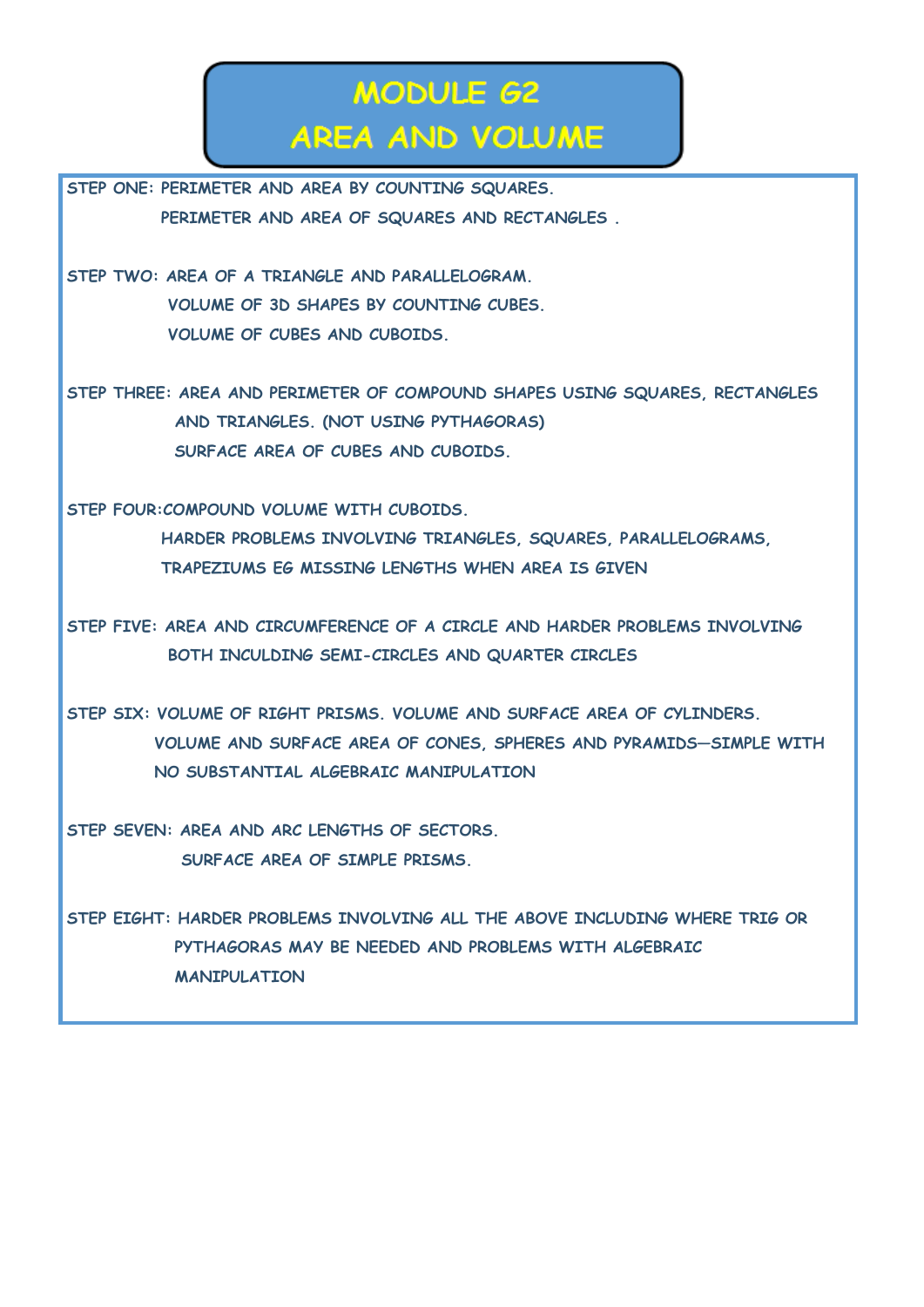MODULE 63 **SCALE, ACCURACY AND CONGRUENCY** 

**STEP ONE: IDENTIFY AND NAME COMMON SOLIDS. READ SCALES AND INTERPRET A RANGE OF MEASURING INSTRUMENTS. CONSOLIDATE 12 AND 24 HOUR CLOCK. UNDERSTAND TERMIINOLOGY INCLUDING VERTICES, FACES, EDGES, PARALLEL, PERPENDICULAR.** 

**STEP TWO: HARDER TIME QUESTIONS INCLUDING TIMETABLES CHOOSE SUITABLE METRIC UNITS.** 

**STEP THREE:RECOGNISE AND DRAW NETS OF SHAPES USE PLANS AND ELEVATIONS ISOMETRIC DRAWING** 

**STEP FOUR:TO BE ABLE TO CONVERT BETWEEN METRIC UNITS FOR LENGTH, AREA, VOLUME TO KNOW THE DIFFERENCE AND USE METRIC AND IMPERIAL UNITS. TO USE A SCALE ON A MAP** 

**STEP FIVE: TO BE ABLE TO USE BEARINGS—BOTH READ AND DRAW. TO USE BEARINGS TO SOLVE PROBLEMS INCLUDING SCALE. TO IDENTIFY CONGRUENT AND SIMILAR SHAPES** 

**STEP SIX: TO USE SAS, ASA, SSS, RHS FOR CONGRUENCE. TO FIND SCALE FACTOR FOR SIMILAR SHAPES AND USE IN PROBLEMS FOR 2D SHAPES** 

**STEP SEVEN: CONSTRUCTIONS—TRIANGLES, ANGLE BISECTORS, PERPENDICULAR BISECTORS CONSTRUCT A LOCUS OF POINTS TO A GIVEN RULE AND TO SOLVE PROBLEMS INVOLVING CONSTRUCTIONS.** 

**STEP EIGHT: FIND THE SCALE FACTOR OF SHAPES FOR LENGTH, AREA AND VOLUME AND SOLVE PROBLEMS INVOLVING LSF, ASF AND VSF.**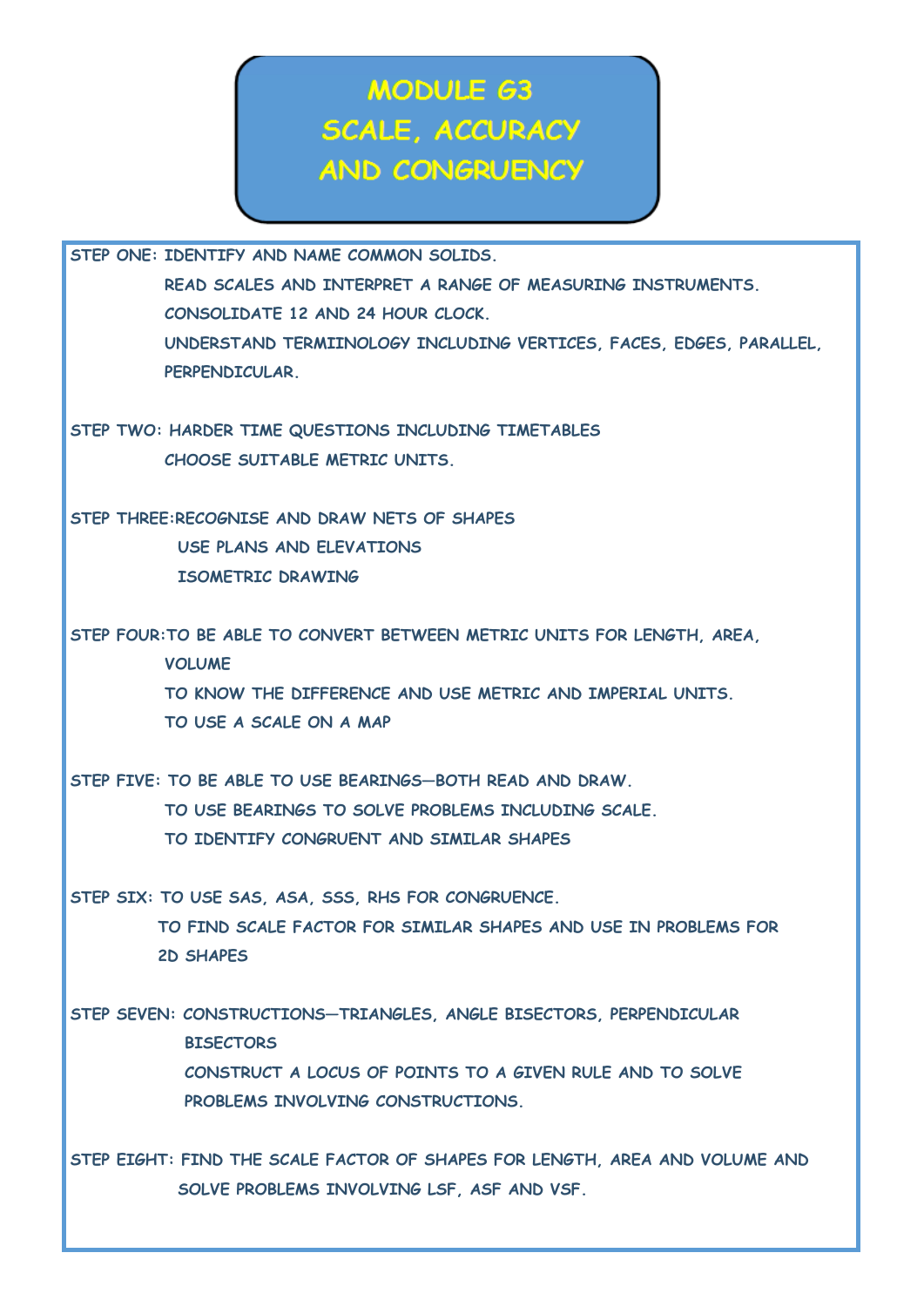### **MODULE 64 TRANSFORMATIONS AND VECTORS**

**STEP ONE: IDENTIFY AND RECOGNISE REFLECTIVE SYMMETRY IN SHAPES. TO BE ABLE TO REFLECT A SHAPE IN A MIRROR LINE TO USE BASIC TRANSLATION ON A SQUARE GRID USING DIRECTIONS EG 3 LEFT 2 UP** 

**STEP TWO: TO RECOGNISE ROTATIONAL SYMMETRY IN SHAPES AND TO BE ABLE TO DENOTE THE ORDER OF ROTATIONAL SYMMETRY TO DESCRIBE A REFLECTION AND REFLECT GIVEN CONDITIONS TO DESCRIBE A TRANSLATION AND DESCRIBE USING A TRANSLATION VECTOR** 

**STEP THREE: TO ROTATE A SHAPE GIVEN CONDITIONS. TO ROTATE USING CONDITIONS. TO DESCRIBE A ROTATION CORRECTLY. TO ENLARGE A SHAPE USING A GIVEN SCALE FACTOR WITHOUT A SPECIFIED CENTRE TO USE A TRANSLATION VECTOR EG a + 2b WHERE a AND b ARE GIVEN** 

**STEP FOUR : TO ENLARGE A SHAPE USING A CENTRE** 

 **TO ENLARGE A SHAPE USING FRACTIONAL AND NEGATIVE SCALE FACTORS. TO USE A COMBINATION OF ALL FOUR TRANSFORMATIONS BOTH TO DRAW AND TO DESCRIBE IN HARDER PROBLEMS** 

**STEP FIVE: TO UNDERSTAND VECTOR NOTATION. TO BE ABLE TO REPRESENT VECTORS ON A GRID. TO SOLVE VECTOR PROBLEMS INCLUDING PROOF AND USING RATIO**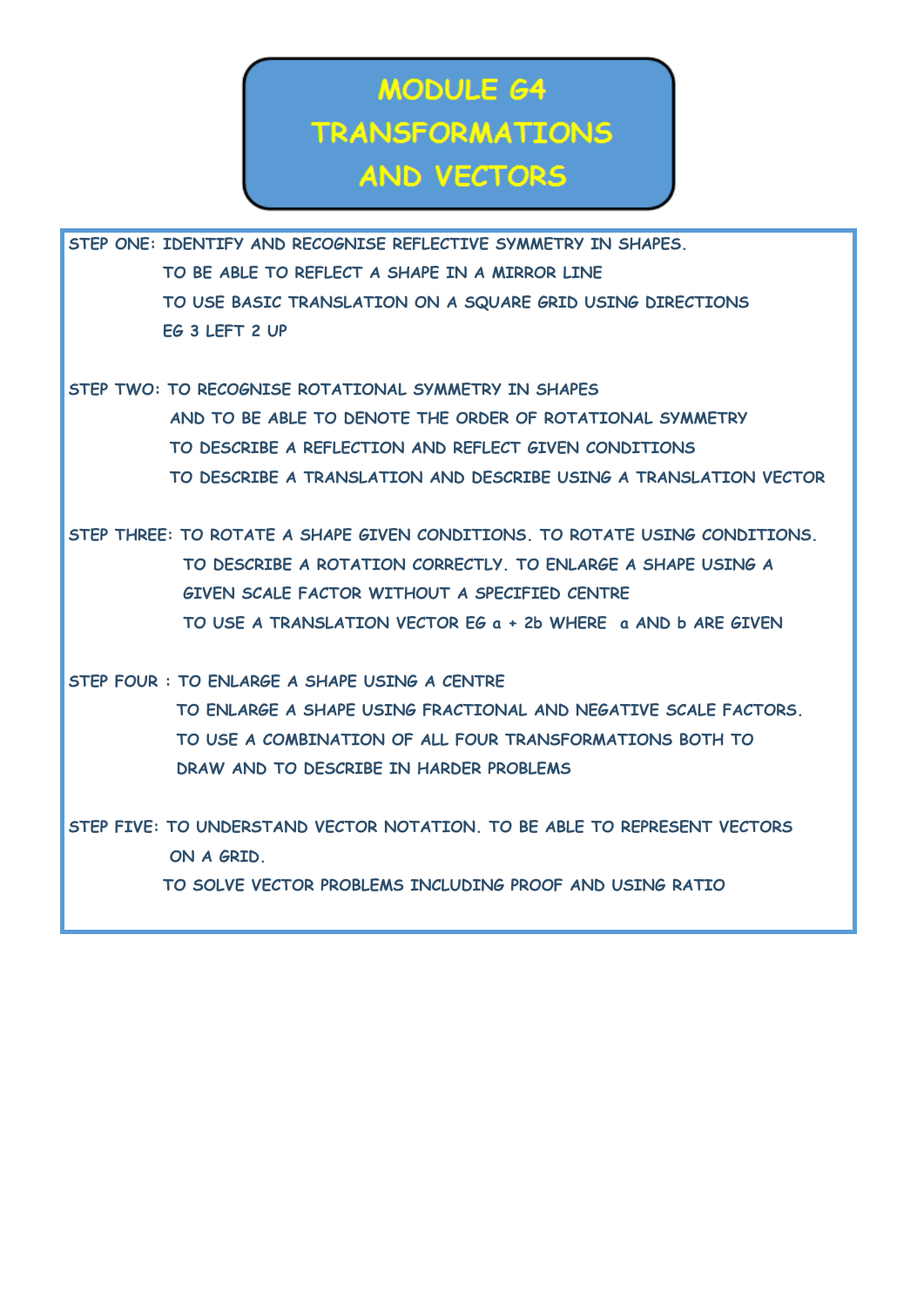# **MODULE 65 SHAPE PROPERTIES**

#### PYTHAGORAS AND TRIGONOMETRY

**STEP ONE: IDENTIFY AND RECOGNISE PROPERTIES OF TRIANGLES AND QUADRILATERALS INCLUDING CORRECT NOTATION FOR PARALLEL AND PERPENDICULAR LINES IDENTIFY AND LABEL THE PARTS OF A CIRCLE. IDENTIFY REGULAR AND IRREGULAR POLYGONS TO NAME AND LABEL 3D SHAPES** 

**STEP TWO: TO USE PYTHAGORAS' THEOREM TO FIND THE LENGTHS OF EACH SIDE IN STANDARD TRIANGLES. TO USE PYTHAGORAS IN SIMPLE REAL LIFE CONTEXT.** 

**STEP THREE: TO LABEL TRIANGLES CORRECTLY WITH OPPOSITE, ADJACENT AND HYP TO USE SOHCAHTOA TO FIND ANGLES AND SIDES IN STRAIGHTFORWARD TRIANGLES TO KNOW BASIC TRIG RATIOS NON-CALC (NO QUESTIONS)** 

**STEP FOUR: TO USE SOHCAHTOA IN CONTEXT AND IN REAL LIFE PROBLEMS INCLUDING PROBLEMS INVOLVING PYTHAGORAS. TO FIND THE ANGLES OF ELEVATION AND DEPRESSION. TO USE PYTHAGORAS AND SOHCAHTOA IN 3D** 

**STEP FIVE: TO USE THE SINE RULE TO FIND BOTH SIDES AND ANGLES TO USE THE COSINE RULE TO FIND THE SIDES AND ANGLE.** 

**STEP SIX: TO USE SINE TO FIND THE AREA OF A TRIANGLE. TO USE ALL TRIGONOMETRY IN REAL LIFE PROBLEMS INCLUDING BEARINGS** 

**STEP SEVEN: TO LEARN AND USE TRIG RATIOS WITHOUT A CALCULATOR AND SOLVE PROBLEMS USING TRIGONOMETRY WITHOUT A CALCULATOR. USE TRIG RATIOS THAT LEAD INTO SURD PROBLEMS USE TRIG GRAPHS**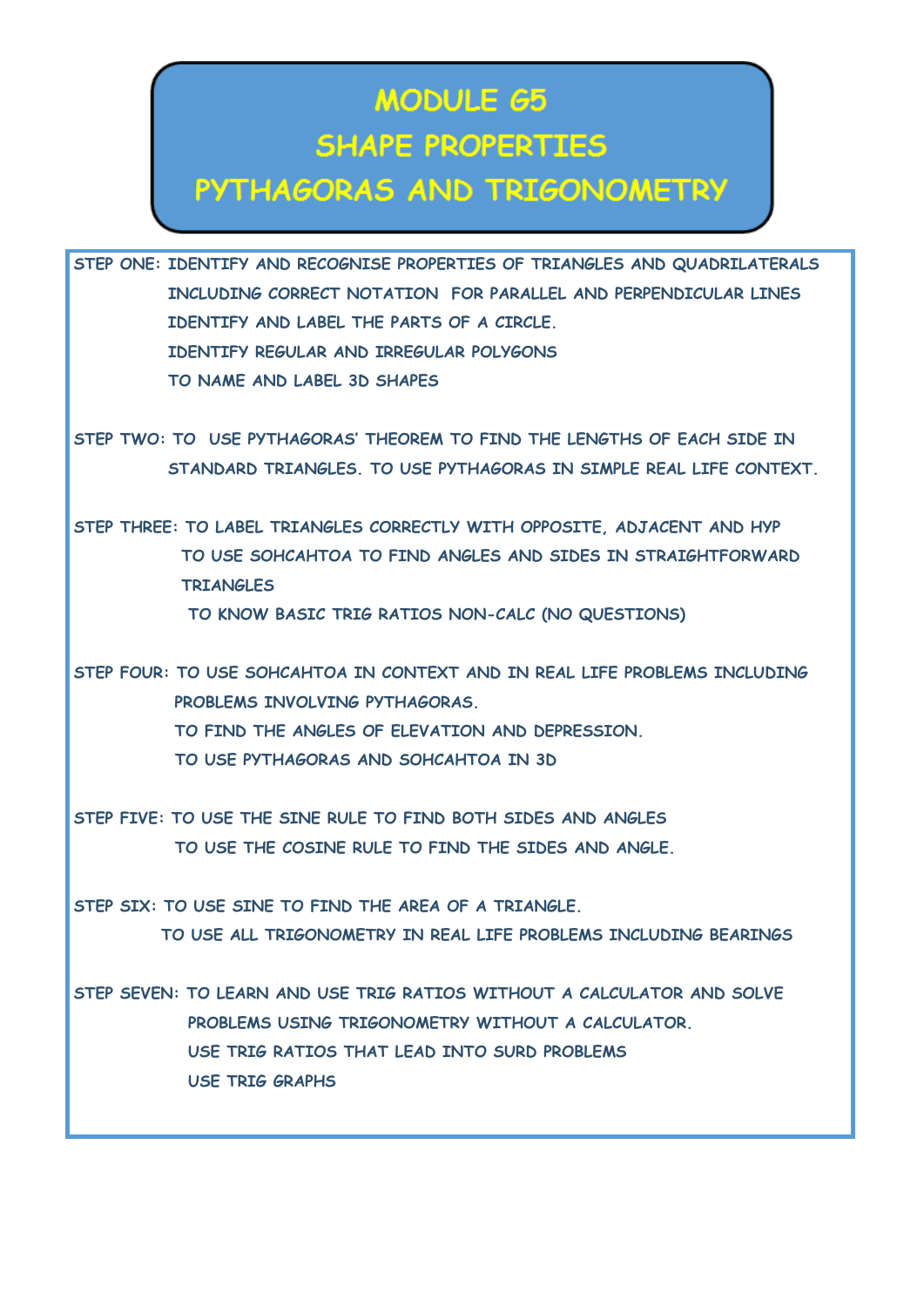### **MODULE N1**

#### PROPERTIES AND CALCULATIONS

**STEP ONE: TO ORDER NUMBERS AND KNOW PLACE VALUE OF DIGITS TO USE STANDARD COLUMN PROCEDURES TO ADD AND SUBTRACT NUMBERS UP TO 4 DIGITS. TO KNOW TIMES TABLES UP TO 10X10. TO DIVIDE BY 2, 5, 10. TO RECOGNISE AND KNOW SQUARE NUMBERS UP TO 10X10. STEP TWO: TO ADD AND SUBTRACT NUMBERS OF 5 DIGITS OR MORE. TO MULTIPLY AND DIVIDE BY 10, 100, 1000. TO DIVIDE BY ALL NUMBERS UP TO AND INCLUDING 12. STEP THREE: TO KNOW THE CORRECT ORDER OF OPERATIONS (BIDMAS). MULTIPLY AND DIVIDE LARGER NUMBERS. TO KNOW PRIME NUMBERS AND RECOGNISE SQUARE ROOTS, CUBE NUMBERS AND CUBE ROOTS.** 

**STEP FOUR:TO USE THE FOUR OPERATIONS WITH NEGATIVE NUMBERS. USE NEGATIVE NUMBERS IN CONTEXT.** 

**STEP FIVE: UNDERSTAND PRIME FACTOR DECOMPOSITION. TO FIND FACTORS AND MULTIPLES. TO FIND HCF AND LCM. TO USE HCF AND LCM IN A PROBLEM.** 

**STEP SIX:USE POWERS OF 10 AND UNDERSTAND THE INVERSE ESTABLISH INDEX LAWS CHOICES AND OUTCOMES** 

**STEP SEVEN:RULES OF INDICES** 

**STEP EIGHT:SURDS**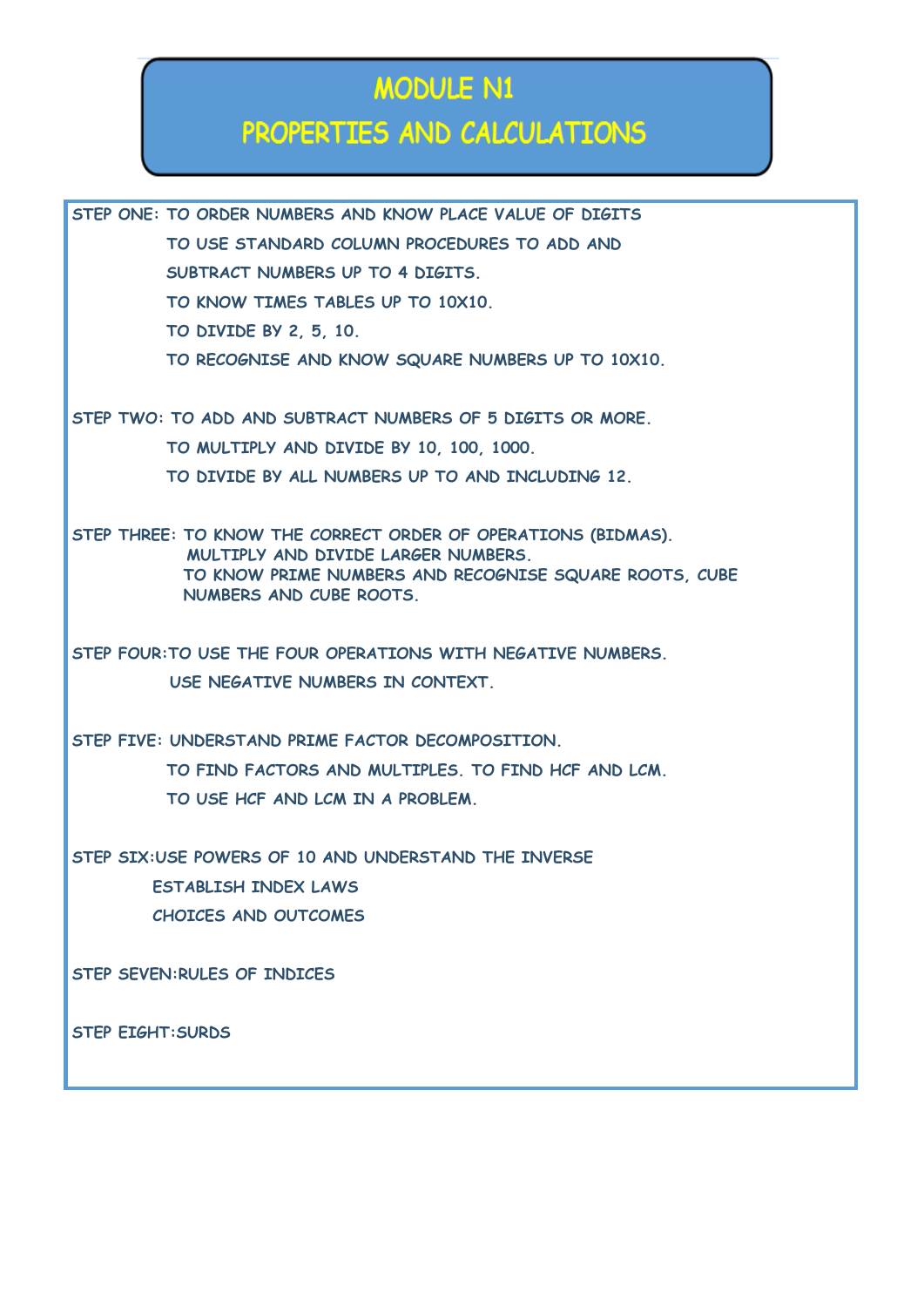# **MODULE N2 FRACTIONS AND DECIMALS**

**STEP ONE: USE DIAGRAMS TO COMPARE SIMPLE FRACTIONS AND ACCURATELY SHADE A GIVEN FRACTION. HALVING AND DOUBLING. SIMPLIFY BASIC FRACTIONS. STEP TWO: KNOW THE PLACE VALUE OF DIGITS IN DECIMALS. ORDERING POSITIVE DECIMALS. USE < AND > WITH DECIMALS. TO ADD AND SUBTRACT DECIMALS. STEP THREE: RECALL SIMPLE DECIMAL TO FRACTION CONVERSIONS. TO ADD AND SUBTRACT FRACTIONS WITH A COMMON DENOMINATOR. MULTIPLY AND DIVIDE DECIMALS BY BOTH DECIMALS AND WHOLE NUMBERS. TO BE ABLE TO USE RECIPROCALS AND UNDERSTAND TERMINATING DECIMALS STEP FOUR: CONVERT MIXED AND IMPROPER FRACTIONS. COMPARE AND ORDER FRACTIONS. FINDING A FRACTION OF A QUANTITY. EXPRESS ONE NUMBER AS A FRACTION OF ANOTHER. STEP FIVE: FOUR OPERATIONS WITH FRACTIONS WITH DIFFERENT DENOMINATORS INCLUDING MIXED AND IMPROPER FRACTIONS REVERSE FRACTIONS STEP SIX: PROBLEM SOLVING WITH FRACTIONS AND DECIMALS INCLUDING IN CONTEXT. . CONVERT RECURRING DECIMALS TO FRACTIONS.**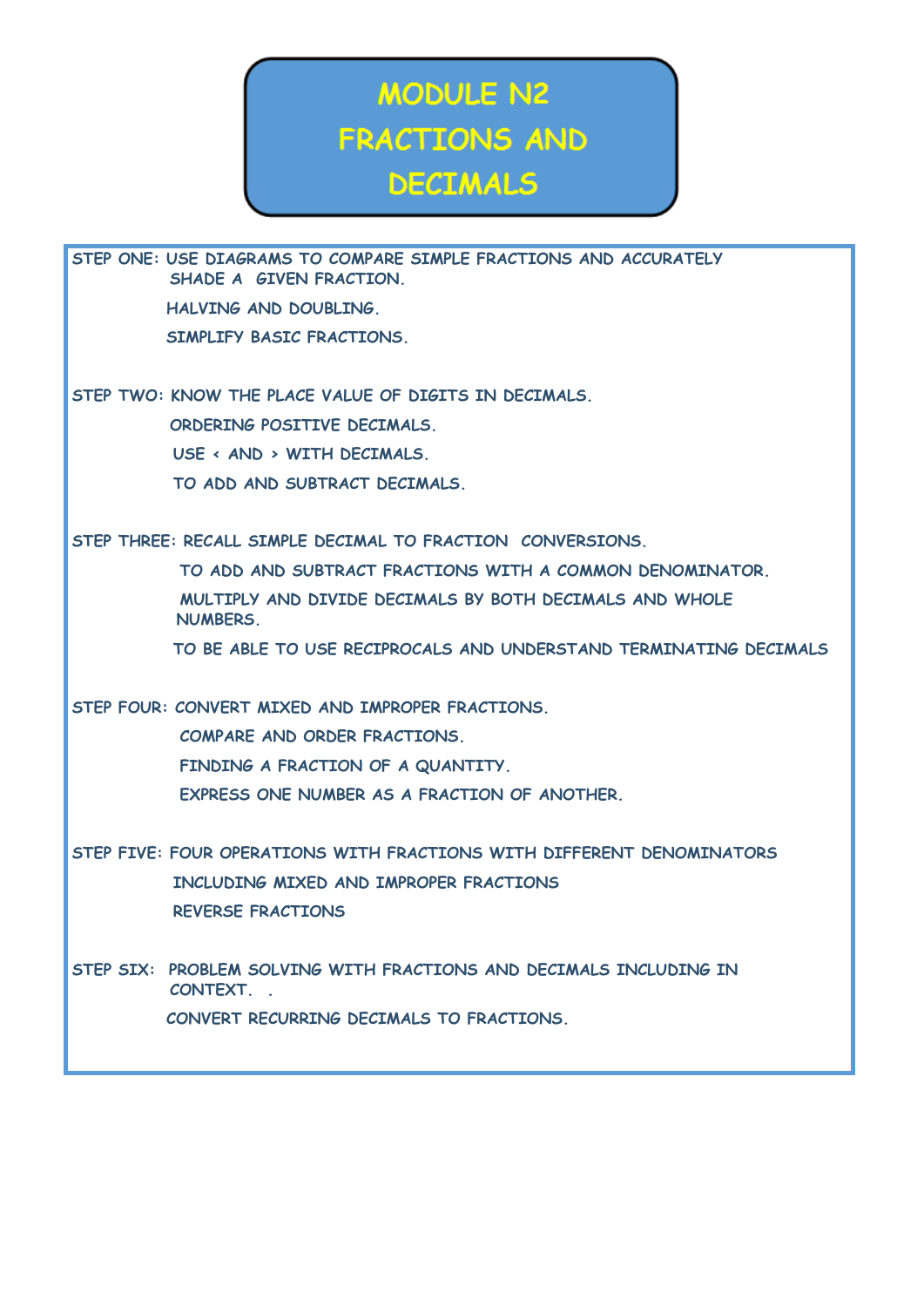MODULE N3 ACCURACY, BOUNDS AND MEASURES

| STEP ONE: ROUND POSITIVE NUMBERS TO NEAREST 10, 100, 1000                                           |
|-----------------------------------------------------------------------------------------------------|
| ROUND DECIMALS TO NEAREST WHOLE NUMBERS                                                             |
|                                                                                                     |
| STEP TWO: ROUND TO GIVEN DECIMAL PLACES                                                             |
| ROUND TO GIVEN SIGNIFCANT FIGURES                                                                   |
| APPROXIMATE AND ESTIMATE CALCULATIONS BY ROUNDING TO<br>ONE SIGNIFICANT FIGURE                      |
| STEP THREE: CALCULATE AVERAGE SPEED/DISTANCE/TIME USING CORRECT<br><b>MEASURES</b>                  |
| IDENTIFY UPPER AND LOWER BOUNDS OF SIMPLE NUMBERS                                                   |
| WRITE ACCURATELY USING ERROR INTERVALS NOTATION                                                     |
|                                                                                                     |
| STEP FOUR: UNDERSTAND BASIC STANDARD FORM NOTATION INCLUDING<br><b>USING A CALCULATOR</b>           |
| CONVERT NUMBERS INTO STANDARD FORM AND VICE VERSA                                                   |
| USE FOUR OPERATIONS WITH STANDARD FORM WITHOUT A<br><b>CALCULATOR</b>                               |
| SOLVE PROBLEMS INVOLVING STANDARD FORM                                                              |
| STEP FIVE: CALCULATE UPPER AND LOWER BOUNDS OF 2D MEASUREMENTS<br>INVOLVING ADDITION AND SUBTRACTIO |
| CALCULATE UPPER AND LOWER BOUNDS OF COMPOUND MEASURES                                               |
| INVOLVING MULTIPLICATION AND DIVISION                                                               |
| SOLVE HARDER PROBLEMS INVOLVING BOUNDS                                                              |
|                                                                                                     |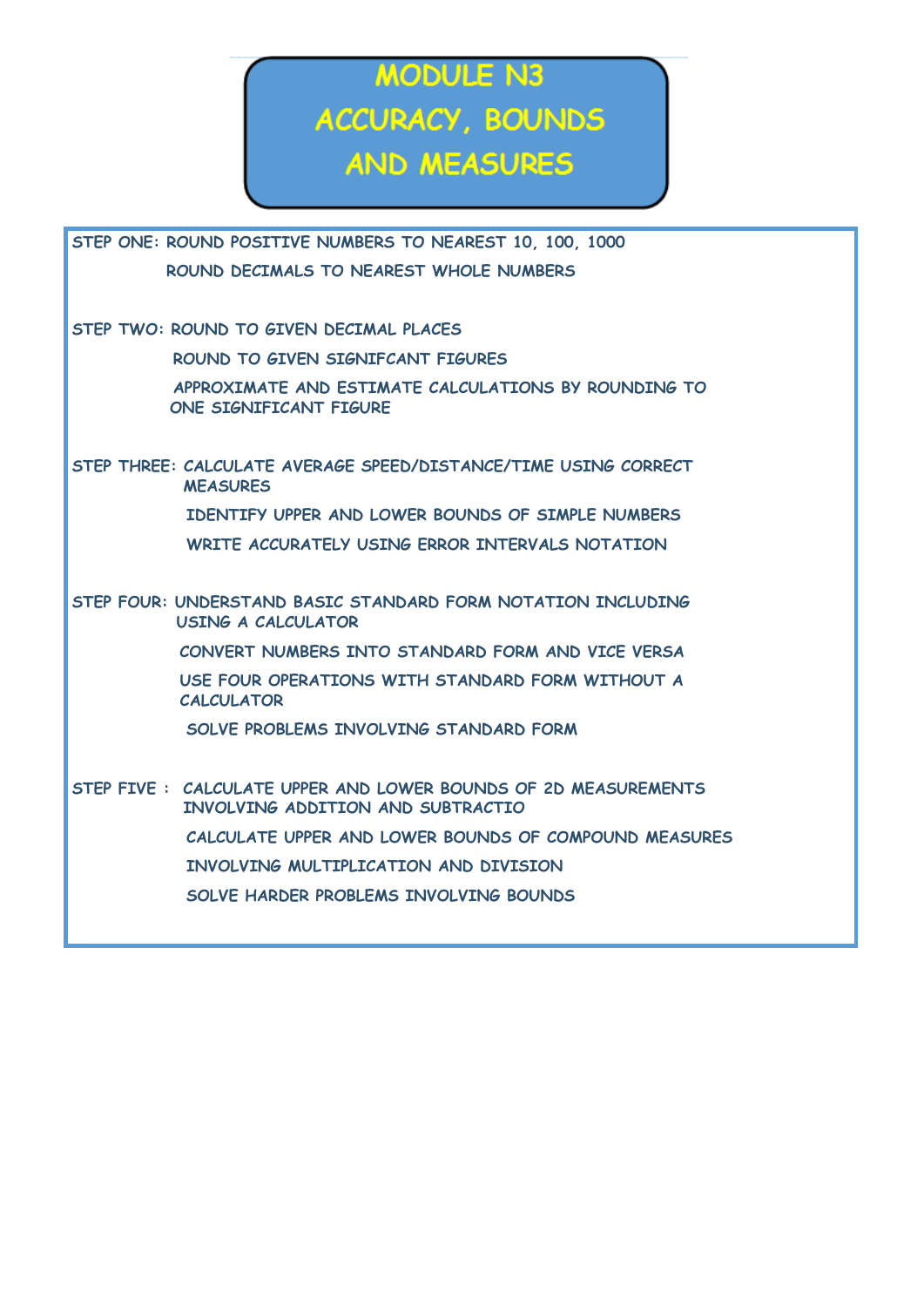### **MODULE P1 PROBABILITY**

**STEP ONE: TO BE ABLE TO UNDERSTAND THE CONCEPT OF CHANCE AND TO USE SIMPLE PROBABILTY WORDS IMPOSSIBLE, UNLIKELY, EVENS, LIKELY, CERTAIN. TO LABEL A PROBABILITY SCALE WITH THE CHANCE OF AN EVENT HAPPENING. STEP TWO: TO WRITE A SIMPLE PROBABILITY AS A FRACTION. APPLY THE PROPERTY THAT PROBABILITIES OF EXHAUSTIVE OUTCOMES SUM TO 1 IDENTIFY ALL POSSIBLE MUTUALLY EXCLUSIVE OUTCOMES OF A SINGLE EVENT STEP THREE: LOOK AT SIMPLE EXPERIMENTAL/THEORETICAL PROBABILTY AND RELATIVE FREQUENCY COMPARE RELATIVE FREQUENCIES FROM SAMPLES OF DIFFERENT SIZES ESTIMATE NUMBER OF TIMES AND EVENT WILL OCCUR GIVEN THE PROBABILITY AND NUMBER OF TRIALS WRITE PROBABILITIES USING DECIMALS/FRACTIONS/% STEP FOUR: KNOW THAT P(NOT) = 1—P AND KNOW AND/OR RULE USE AND DRAW SAMPLE SPACE DIAGRAMS WITH CHOICES/OUTCOMES AND FIND PROBABILITIES USE TWO WAY TABLES FOR PROBABILITY STEP FIVE: COMPLETE AND USE A FREQUENCY TREE. COMPLETE, DRAW AND USE FOR PROBABILITIES A TREE DIAGRAM FOR INDEPENDENT EVENTS, LOOK AT "AND" RULE PROBABILITIES FROM SIMPLE VENN DIAGRAMS STEP SIX: COMPLETE AND USE A TREE DIAGRAM FOR DEPENDENT EVENTS AND UNDERSTAND REPLACEMENT AND NON-REPLACEMENT. DECIDE WHETHER TWO EVENTS ARE INDEPENDENT. STEP SEVEN: REVIEW PRIOR STEPS SOLVE HARDER PROBABILTY PROBLEMS INCLUDING CONDITIONAL, FROM A VENN DIAGRAM, FROM A TABLE INCLUDING ALGEBRAIC TERMS.**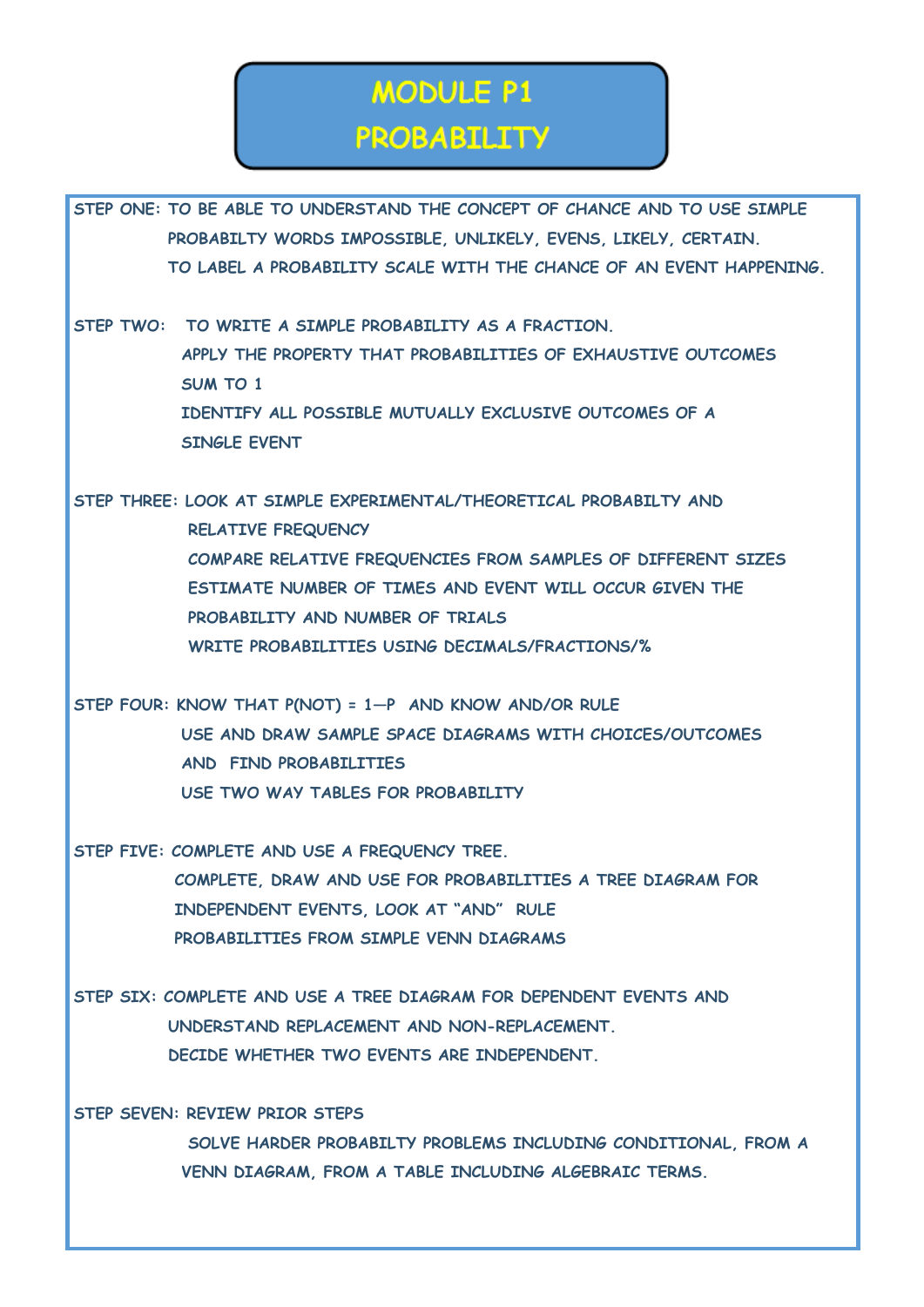### **MODULE R1 PERCENTAGES**

**STEP ONE: TO UNDERSTAND THE CONCEPT OF A PERCENTAGE BEING OUT OF 100 TO RECOGNISE SIMPLE PERCENTAGE/DECIMAL/FRACTION CONVERSIONS TO SHADE A GRID WITH SIMPLE PERCENTAGES** 

**STEP TWO: TO FIND A SIMPLE PERCENTAGE OF A QUANTITY USING A CALCULATOR TO FIND A SIMPLE PERCENTAGE OF A QUANTITY WITHOUT A CALCULATOR TO USE THE ABOVE IN SIMPLE REAL LIFE PROBLEMS.** 

**STEP THREE: TO USE PERCENTAGE OF A QUANTITY IN MORE COMPLICATED PROBLEMS EXPRESS ONE QUANTITY AS A PERCENTAGE OF ANOTHER TO CONVERT A FRACTION IN TO PERCENTAGE AND TO USE IN CONTEXT EG TEST SCORES OR SIMPLE PROPORTIONS** 

**STEP FOUR: INCREASE AND DECREASE AN AMOUNT BY A GIVEN PERCENTAGE. TO BE ABLE TO WRITE AN INCREASE OR DECREASE AS A MULTIPLIER TO BE ABLE TO UNDERSTAND AND USE SIMPLE INTEREST** 

**STEP FIVE: TO FIND PERCENTAGE CHANGE—PROFIT/LOSS ETC TO USE STRAIGHTFORWARD COMPOUND INTEREST WHEN GIVEN THE INITIAL AMOUNT, PERCENTAGE CHANGE AND THE TIME PERIOD** 

**STEP SIX: TO USE COMPOUND INTEREST IN MORE COMPLICATED PROBLEMS AND TO FIND OUT THE TIME PERIOD IF GIVEN THE FINAL AMOUNT. TO USE REVERSE PERCENTAGE BOTH BY SCAFFOLDING AND USING MULTIPLIERS** 

**STEP SEVEN: TO USE PERCENTAGE IN MORE COMPLICATED REAL LIFE PROBLEMS. TO SOLVE PROBLEMS WHERE THE ORIGINAL INCREASES BY A GIVEN PERCENTAGE AND THEN GOES BACK TO THE ORIGINAL**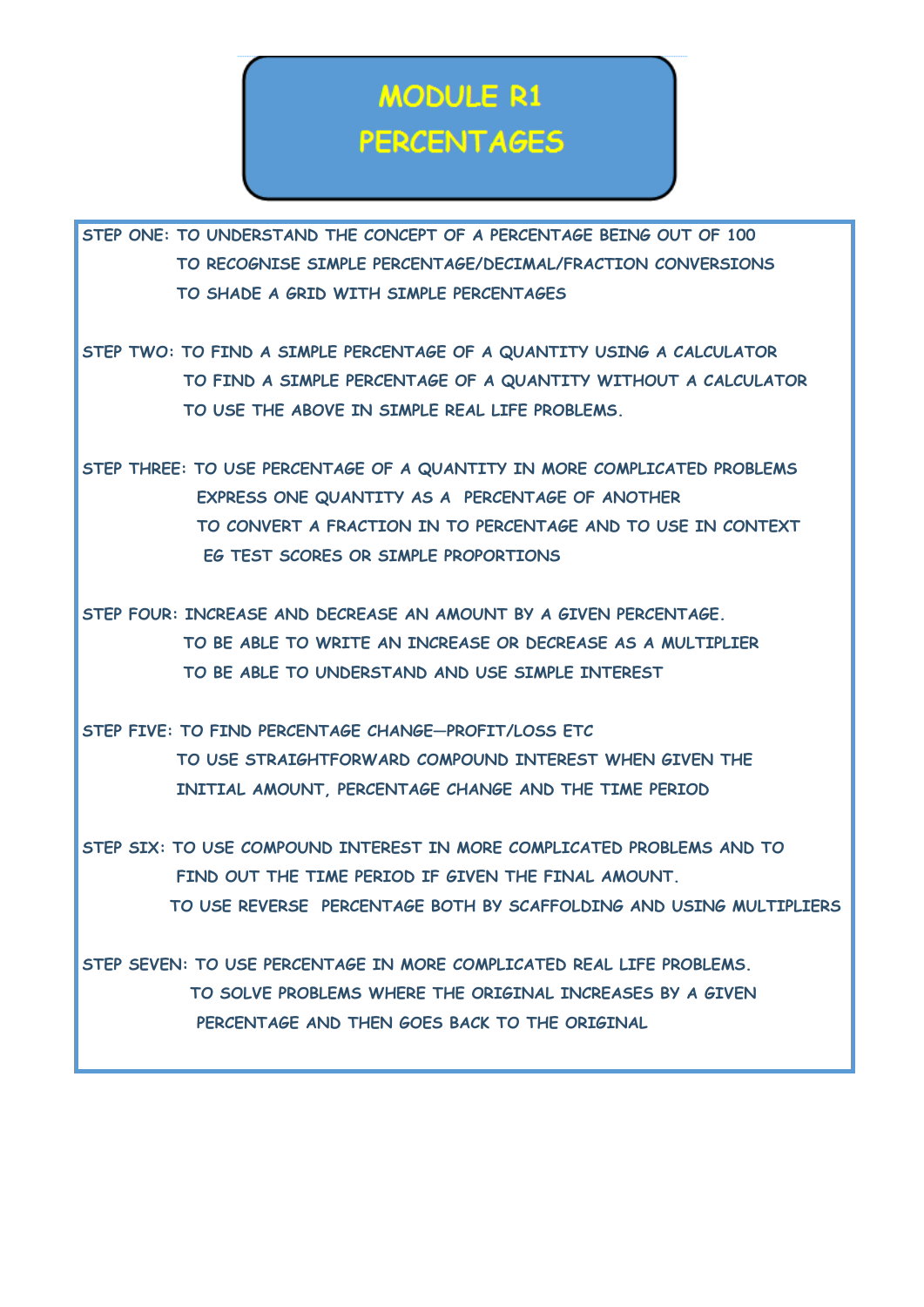# **MODULE R2**

#### **RATIO**

**STEP ONE: USE FRACTION NOTATION TO DESCRIBE PARTS OF SHAPES WRITE ONE NUMBER AS A FRACTION OF ANOTHER SIMPLIFY A BASIC RATIO — TWO PARTS UNDERSTAND THE BASIC CONCEPT OF RATIO** 

**STEP TWO: SIMPLIFY HARDER RATIOS INCLUDING THREE PARTS SHARE INTO A SIMPLE RATIO OF TWO PARTS WHERE GIVEN IN A RATIO NOTATION SOLVE SIMPLE RATIO PROBLEMS IN CONTEXT** 

**STEP THREE: SIMPLIFY A RATIO INVOLVING FRACTIONS OR DECIMALS SIMPLIFY A RATIO INVOLVING DIFFERENT UNITS DIVIDE A QUANTITY INTO TWO PARTS AND THREE PARTS** 

**STEP FOUR: WRITE RATIOS IN THE FORM 1:N AND M:1 AND COMPARE RATIOS UNDERSTAND THE RELATIONSHIP BETWEEN FRACTIONS AND RATIO USE RATIOS TO DESCRIBE AND SOLVE A PROBLEM USE A RATIO TO FIND ONE QUANTITY WHEN ANOTHER IS KNOWN** 

**STEP FIVE: USE TWO DIFFERENT RATIOS TO ANSWER A PROBLEM SOLVE PROBLEMS INVOLVING RATIOS GIVEN AS MIXED NUMBERS SOLVE HARDER RATIO PROBLEMS INVOLVING RATIO, FRACTIONS AND DECIMALS AND WITHIN THE CONTEXT OF OTHER MODULE CONTENT**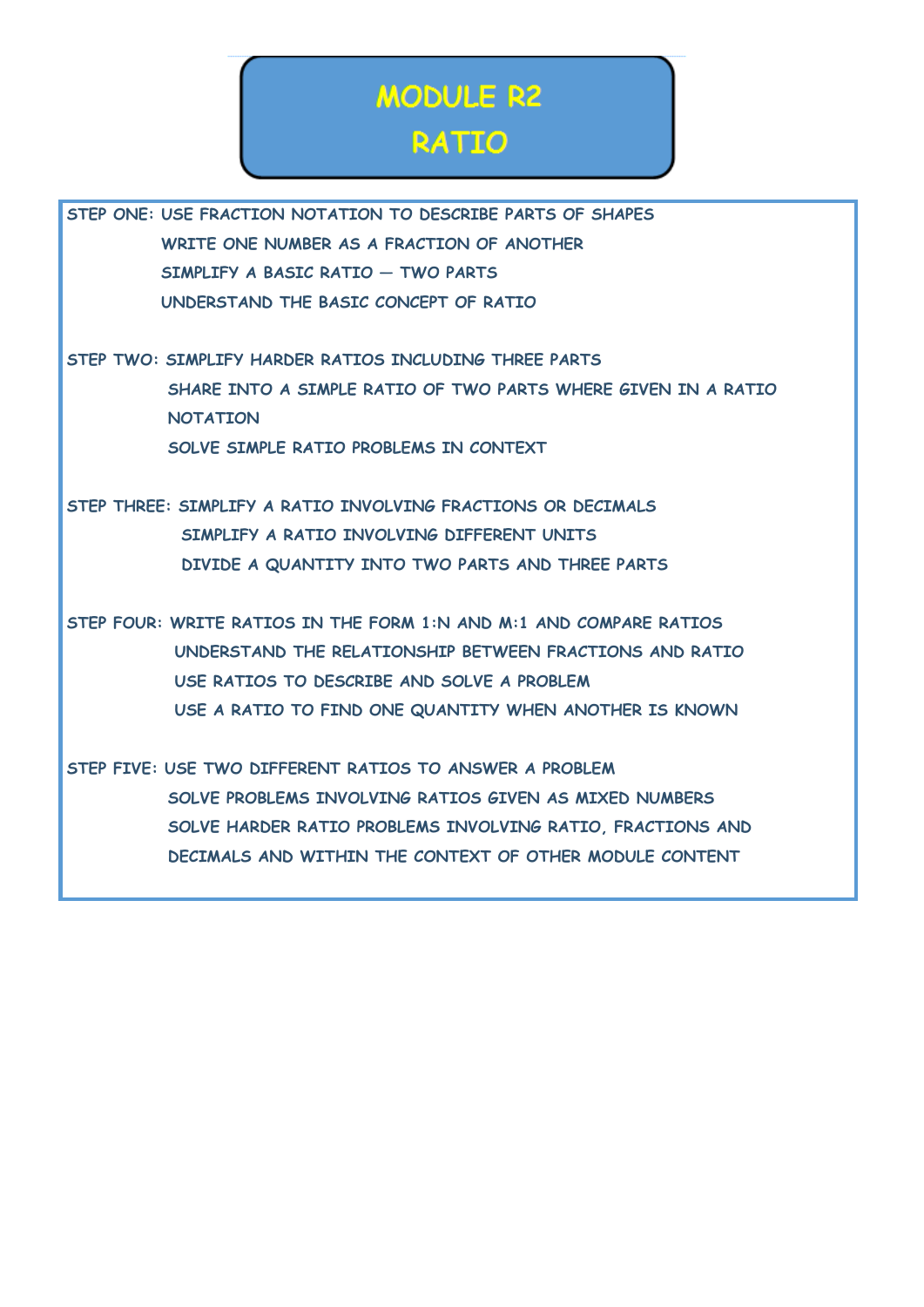### **MODULE R3** UNITS, MEASURES AND **PROPORTION**

**STEP ONE: UNDERSTAND THE BASIC IDEA OF DIRECT AND INVERSE PROPORTION AND HOW IT IS LINKED TO REAL LIFE CONVERT METRIC UNITS FROM SMALL TO BIG AND VICE VERSA CONVERT BETWEEN SIMPLE METRIC UNITS** 

**STEP TWO: KNOW WHAT A BASIC DIRECT AND INVERSE PROPORTION GRAPH WOULD LOOK LIKE TO KNOW ROUGH METRIC AND IMPERIAL EQUIVALENTS AND RELATE TO DAILY USE SOLVE PROBLEMS INVOLVING METRIC AND IMPERIAL UNITS INCLUDING TIME** 

**STEP THREE: PROBLEMS INVOLVING DIRECT AND INVERSE PROPORTION CONVERT BETWEEN LENGTH, AREA, VOLUME UNITS EG MM² TO CM² TO KNOW THE FORMULAS FOR, AND USE IN SIMPLE CASES OF, DENSITY, SPEED AND PRESSURE TO SOLVE BEST BUY PROBLEMS AND "RECIPE" PROBLEMS** 

**STEP FOUR: RECOGNISE GRAPHS SHOWING CONSTANT RATES OF CHANGE USE CONVERSION GRAPHS INTERPRET THE GRADIENT OF A STRAIGHT LINE GRAPH AS A RATE OF CHANGE SOLVE PROBLEMS INVOLVING CURRENCY CONVERSION HARDER DIRECT/INVERSE PROPORTION PROBLEMS INCLUDING RATE OF PAY** 

**STEP FIVE: CONVERT COMPOUND MEASURES EG 2M/S INTO KM/HR UNDERSTAND THAT ACCELERATION IS THE RATE OF CHANGE OF VELOCITY SOLVE HARDER PROBLEMS INVOLVING SPEED, DENSITY AND PRESSURE.** 

**STEP SIX: USE ALGEBRA FOR DIRECT PROPORTION USE ALGEBRA FOR INVERSE PROPORTION SOLVE HARDER PROBLEMS INVOLVING DIRECT AND INVERSE PROPORTION**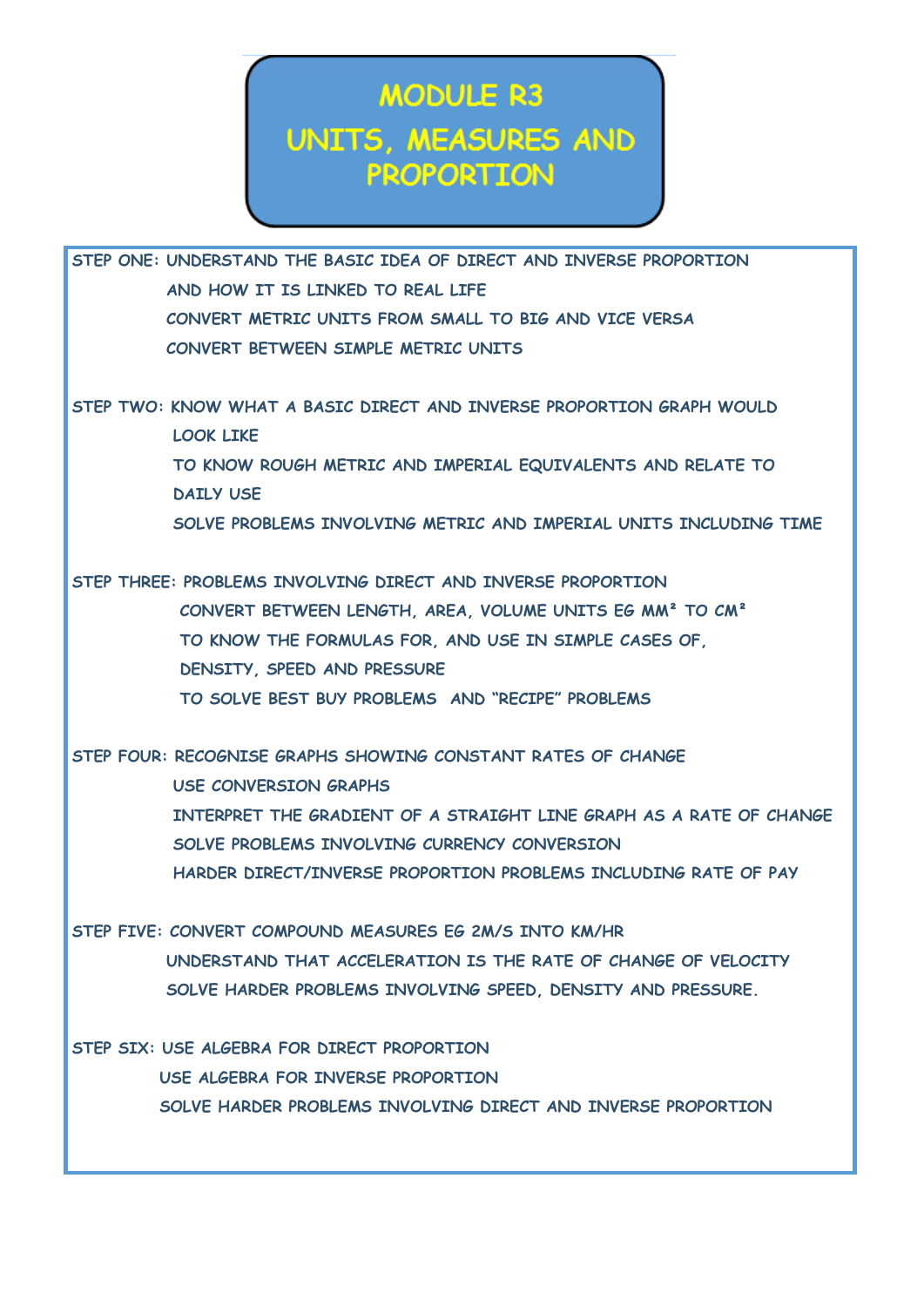### **MODULE 51** STATISTICAL CHARTS AND **VENN DIAGRAMS**

**STEP ONE: INTERPRET AND CONSTRUCT SIMPLE BAR CHARTS AND PICTOGRAMS. TO COMPLETE AND INTERPRET SIMPLE FREQUENCY TABLES INCLUDING GROUPED DATA** 

**STEP TWO: INTERPRET AND CONSTRUCT DUAL AND COMPOUND BAR CHARTS. CRITICISE QUESTIONS FROM A QUESTIONNAIRE. DRAW AND INTERPRET LINE GRAPHS** 

**STEP THREE: CONSTRUCT A PIE CHART AND INTERPRET SIMPLE PIE CHARTS. IDENTIFY WHICH GRAPH IS MOST USEFUL IN THE CONTEXT OF A PROBLEM** 

**STEP FOUR: CONSTRUCT AND USE A STEM AND LEAF DIAGRAM AND A FREQUENCY POLYGON. COMPLETE AND USE A FREQUENCY TREE.** 

**STEP FIVE: COMPLETE MORE COMPLEX PIE CHART PROBLEMS RELATING THE ANGLE TO THE FREQUENCY. TO USE AND CONSTRUCT A SCATTER DIAGRAM AND UNDERSTAND CORRELATION AND RELATIONSHIPS. TO BE ABLE TO USE AND CONSTRUCT TWO WAY TABLES.** 

**STEP SIX: TO USE VENN DIAGRAMS AND SET NOTATION. INTERPRET AND DISCUSS A WIDE VARIETY OF DATA IN CONTEXT.** 

**STEP SEVEN: TO CONSTRUCT CUMULATIVE FREQUENCY TABLES AND GRAPHS. TO DRAW, INTERPRET AND COMPARE BOX PLOTS.** 

**STEP EIGHT: TO BE ABLE TO COMPLETE FREQUENCY DENSITY AND DRAW A HISTOGRAM. TO INTERPRET HISTOGRAMS AND USE IN THE CONTEXT OF OTHER PROBLEMS INCLUDING PERCENTAGES, PROBABILITY AND FINDING THE MEDIAN**